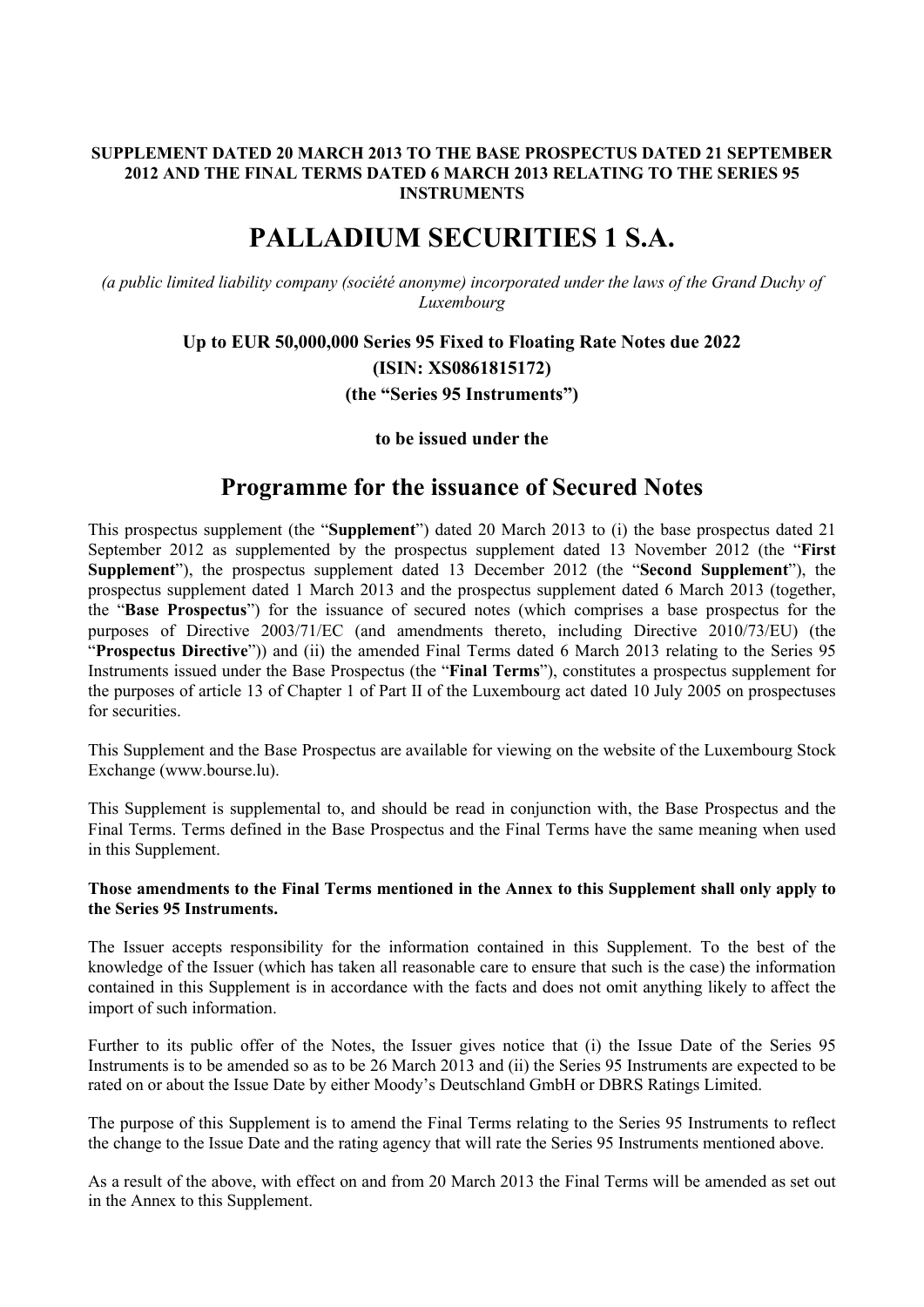To the extent that there is any inconsistency between (a) any statement in this Supplement and (b) any other statement in the Base Prospectus, the statements in (a) above will prevail.

Save as disclosed in this Supplement, there has been no other significant new factor, material mistake or inaccuracy relating to information included in the Base Prospectus relating to the Series 95 Instruments since the publication of the Base Prospectus.

In accordance with article 13 paragraph 2 Luxembourg act dated 10 July 2005 on prospectuses for securities, as amended, investors who have already agreed to purchase or subscribe for Series 95 Instruments offered by way of a public offer before this Supplement is published shall have the right, exercisable within a time limit of two working days after the publication of this Supplement, i.e. until 25 March 2013, to withdraw their acceptances. This withdrawal right will only apply to those investors who have agreed to purchase or subscribe for the Series 95 Instruments in accordance with the relevant Final Terms issued under the Base Prospectus before the publication of this Supplement.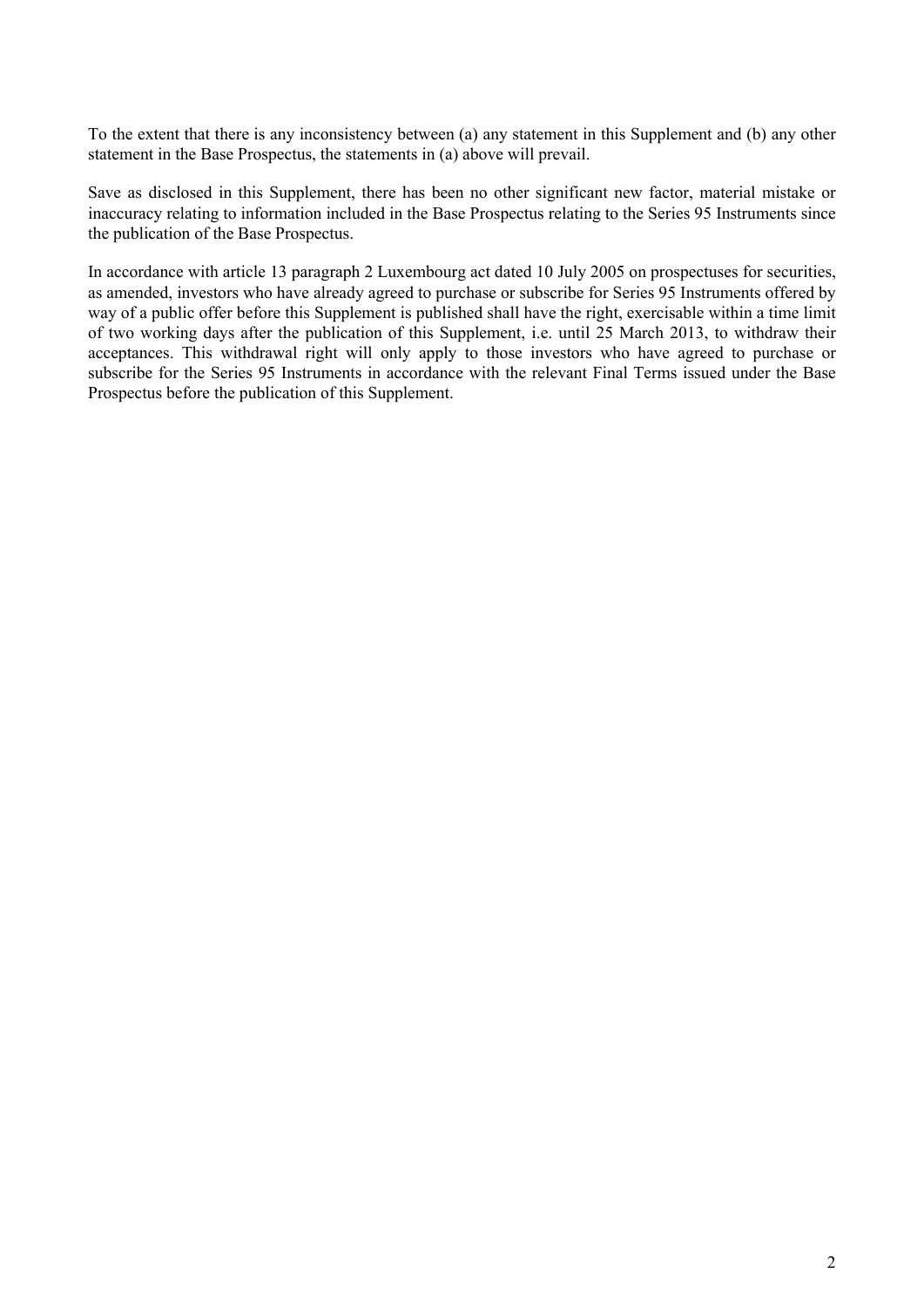#### **Annex**

#### **Amendment of the Final Terms**

The Final Terms are amended as follows:

- (i) paragraph 7(i) headed "Issue Date:" on page 2 in Part A of the Final Terms shall be amended to read as follows:
	- "7 (i) Issue Date:  $26$  March  $2013$ ";
- (ii) paragraph 12(iv) headed "Fixed Amount(s):" on page 2 in Part A of the Final Terms shall be amended to read as follows:

"(iv)Fixed Amount(s): (a) The Interest Amount in respect of the first Interest Period is EUR 17.73 and (b) the Interest Amount in respect of each Interest Period thereafter is EUR 38";

(iii) the item entitled "- Date of transfer of the Collateral" in paragraph 17 (i) headed "Collateral" on page 5 in Part A of the Final Terms under the heading "Provisions Relating to Series Assets", shall be amended to read as follows:

> "- Date of transfer of the Collateral 26 March 2013";

(iv) paragraph 2 headed "Ratings" on pages 10 and 11 in Part B of the Final Terms shall be amended to read as follows:

"2 **Ratings**

Ratings The Instruments are expected to be rated on or about the Issue Date by Moody's Deutschland GmbH ("**Moody's**") or DBRS Ratings Limited ("**DBRS**"). The rating of the Instruments on or about the Issue Date will be published on the website of the Luxembourg Stock Exchange ([www.bourse.lu](http://www.bourse.lu/)) and on the website [www.it.investmentprodukte.db.com](http://www.it.investmentprodukte.db.com/) on or about the Issue Date. No assurance is given that the Instruments will have a particular rating, or any rating at all, on or about the Issue Date.

> Long-term ratings by Moody's are divided into several categories ranging from 'Aaa', reflecting the highest quality over categories 'Aa', 'A', 'Baa', 'Ba', 'B' 'Caa', 'Ca'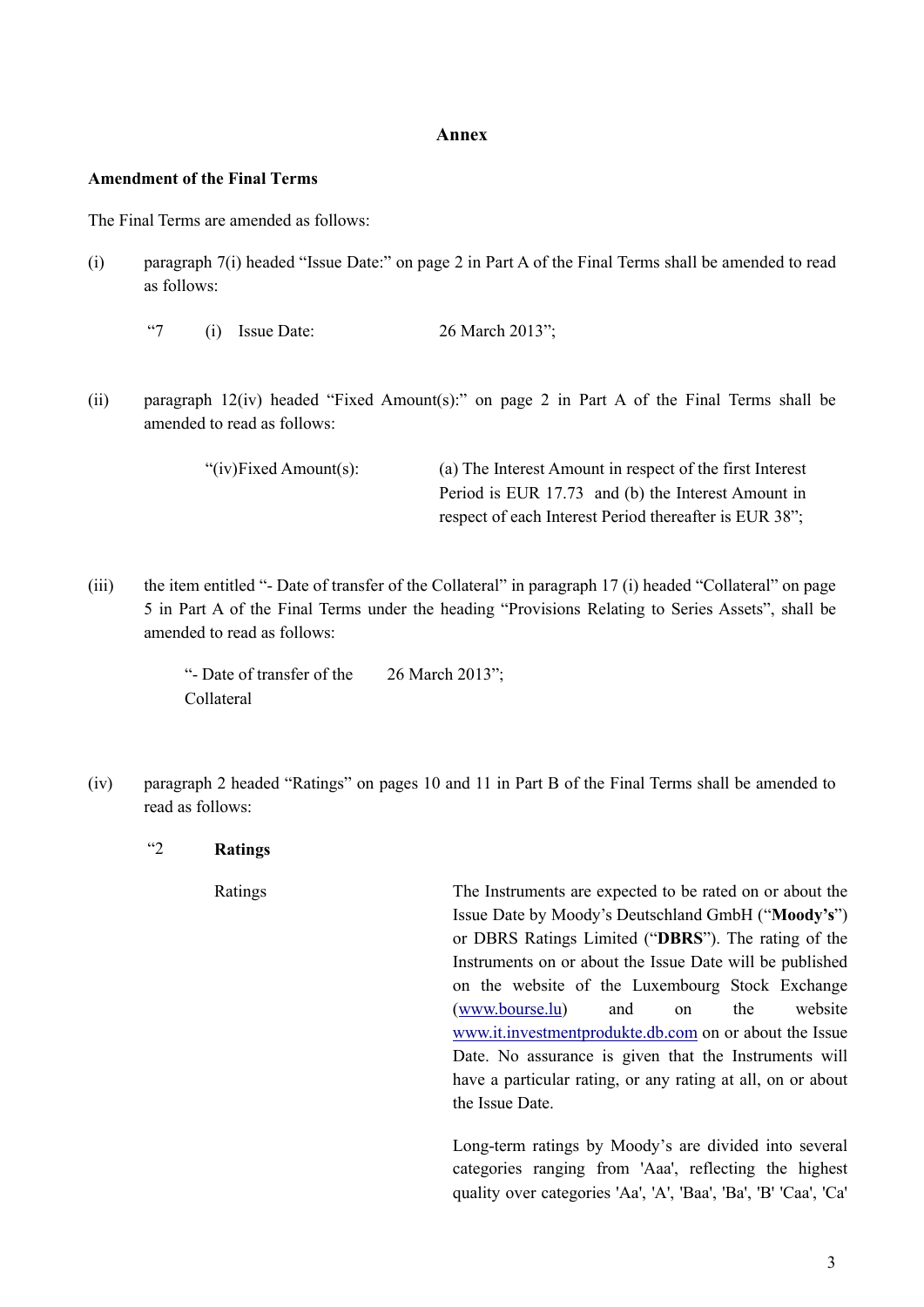to category 'C', reflecting that an obligation is typically in default:

- 'Aaa' Obligations rated Aaa are judged to be of the highest quality, subject to the lowest level of credit risk.
- 'Aa' Obligations rated Aa are judged to be of high quality and are subject to very low credit risk.
- 'A' Obligations rated A are judged to be uppermedium grade and are subject to low credit risk.
- 'Baa' Obligations rated Baa are judged to be mediumgrade and subject to moderate credit risk and as such may possess certain speculative characteristics.
- 'Ba' Obligations rated Ba are judged to be speculative and are subject to substantial credit risk.
- 'B' Obligations rated B are considered speculative and are subject to high credit risk.
- 'Caa' Obligations rated Caa are judged to be speculative of poor standing and are subject to very high credit risk.
- 'Ca' Obligations rated Ca are highly speculative and are likely in, or very near, default, with some prospect of recovery of principal and interest.
- 'C' Obligations rated C are the lowest rated and are typically in default, with little prospect for recovery of principal or interest.

Moody's appends numerical modifiers 1, 2, and 3 to each generic rating classification from Aa through Caa. The modifier 1 indicates that the obligation ranks in the higher end of its generic rating category; the modifier 2 indicates a mid-range ranking; and the modifier 3 indicates a ranking in the lower end of that generic rating category.

Moody's is established in the European Union and registered under Regulation (EC) No 1060/2009.

The DBRS long-term rating scale provides an opinion on the risk of default. That is, the risk that an issuer will fail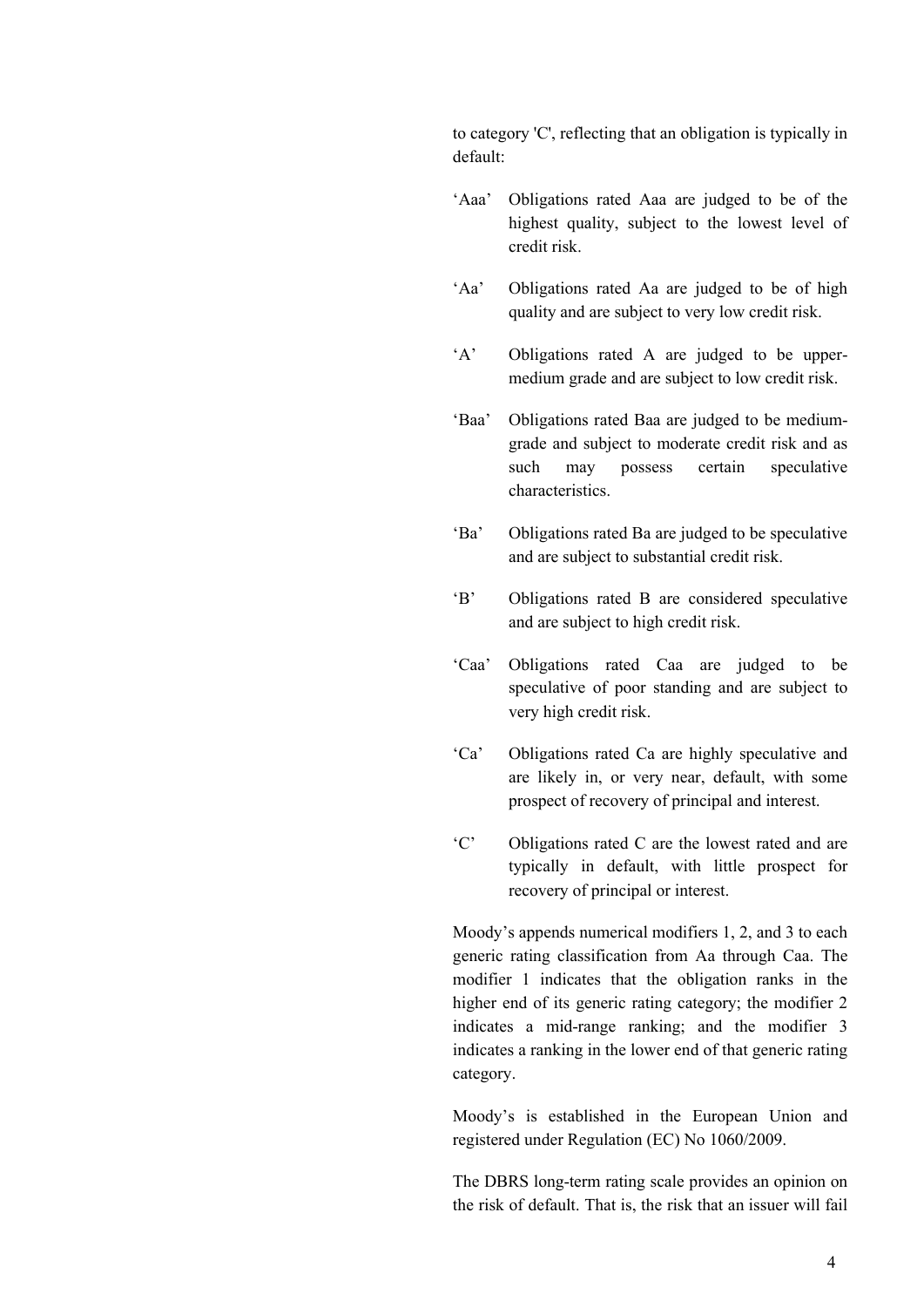to satisfy its financial obligations in accordance with the terms under which an obligations has been issued. Ratings are based on quantitative and qualitative considerations relevant to the issuer, and the relative ranking of claims. All rating categories other than AAA and D also contain subcategories "(high)" and "(low)". The absence of either a "(high)" or "(low)" designation indicates the rating is in the middle of the category.

# **AAA**

Highest credit quality. The capacity for the payment of financial obligations is exceptionally high and unlikely to be adversely affected by future events.

# **AA**

Superior credit quality. The capacity for the payment of financial obligations is considered high. Credit quality differs from AAA only to a small degree. Unlikely to be significantly vulnerable to future events.

#### **A**

Good credit quality. The capacity for the payment of financial obligations is substantial, but of lesser credit quality than AA. May be vulnerable to future events, but qualifying negative factors are considered manageable.

#### **BBB**

Adequate credit quality. The capacity for the payment of financial obligations is considered acceptable. May be vulnerable to future events.

## **BB**

Speculative, non investment-grade credit quality. The capacity for the payment of financial obligations is uncertain. Vulnerable to future events.

#### **B**

Highly speculative credit quality. There is a high level of uncertainty as to the capacity to meet financial obligations.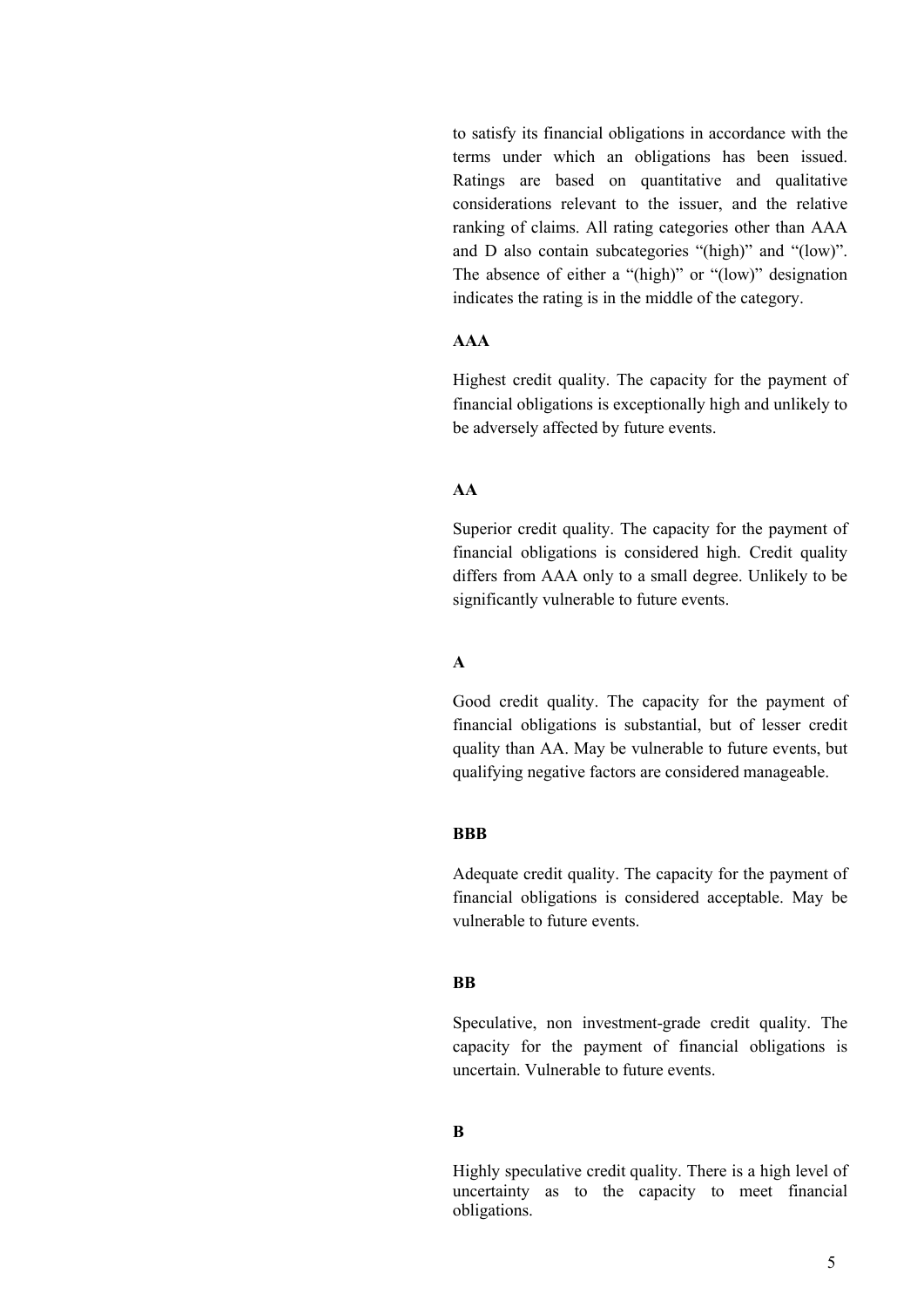# **CCC / CC / C**

Very highly speculative credit quality. In danger of defaulting on financial obligations. There is little difference between these three categories, although CC and C ratings are normally applied to obligations that are seen as highly likely to default, or subordinated to obligations rated in the CCC to B range. Obligations in respect of which default has not technically taken place but is considered inevitable may be rated in the C category.

# **D**

A financial obligation has not been met or it is clear that a financial obligation will not be met in the near future or a debt instrument has been subject to a distressed exchange. A downgrade to D may not immediately follow an insolvency or restructuring filing as grace periods or extenuating circumstances may exist.

DBRS is established in the European Union and registered under Regulation (EC) No 1060/2009.

(v) in the Annex of the Final Terms which contains the Issue Specific Summary, the paragraph headed "**Credit Ratings**" in section B.17 on page 16 shall be amended to read as follows:

| <b>B.17</b> | Credit ratings | The Instruments are expected to be rated on or about the       |
|-------------|----------------|----------------------------------------------------------------|
|             |                | Issue Date by Moody's Deutschland GmbH ("Moody's")             |
|             |                | or DBRS Ratings Limited ("DBRS"). The rating of the            |
|             |                | Instruments on or about the Issue Date will be published on    |
|             |                | the website of the Luxembourg Stock Exchange                   |
|             |                | website<br>(www.bourse.lu)<br>the<br>and<br><sub>on</sub>      |
|             |                | www.it.investmentprodukte.db.com on or about the Issue         |
|             |                | Date. No assurance is given that the Instruments will have a   |
|             |                | particular rating, or any rating at all, on or about the Issue |
|             |                | Date.                                                          |
|             |                |                                                                |
|             |                | Moody's and DBRS are established in the European Union         |
|             |                | and registered under Regulation (EC) No 1060/2009 on           |
|             |                | credit rating agencies.                                        |
|             |                |                                                                |